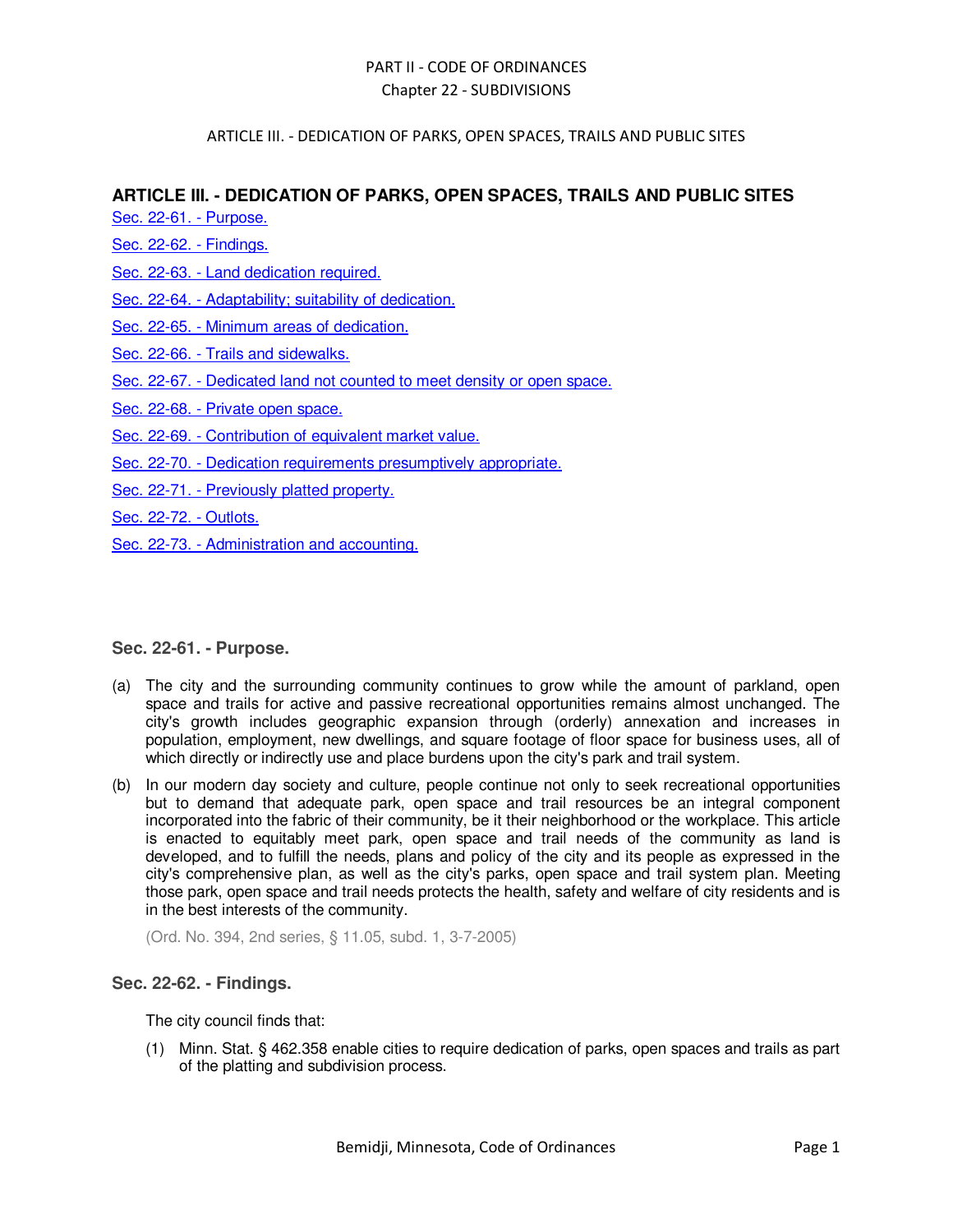#### ARTICLE III. - DEDICATION OF PARKS, OPEN SPACES, TRAILS AND PUBLIC SITES

- (2) Pursuant to that enabling authority, for several decades cities have enacted parkland dedication ordinances such that it is common practice in most communities around the state to require the dedication of park, open space and trail lands as part of the platting and subdivision process.
- (3) Requiring dedication of lands for park, open space and trail needs, based on the use and density of development, will help ensure adequate park, open space and trail facilities at suitable locations throughout the community.
- (4) There is a nexus or close relationship between the need for more parkland, open space and trails and the conversion of unplatted land, often rural land, to urban development. As a general rule, a core system of parkland requires a minimum of 6.25 to as much as 20 acres per 1,000 population. Furthermore, many communities have found it reasonable to require an amount of lands equal to ten percent of the land proposed to be subdivided for parks, open space, trails and other recreational purposes, exclusive of public streets, alleys, drainage, easements and pedestrian ways.
- (5) The city has enlisted the analysis and preparation of a Nexus Report by Thibault Associates, which final report demonstrates the need and basis for dedication as the city grows and new development and subdivision occurs as a result of that growth.
- (6) To protect the public health, safety and general welfare and to ensure that new subdivisions continue to achieve orderly, stable and wholesome community environments, suitable land must be dedicated in plats for park, open space and trail use just as suitable lands are designated and dedicated for street and utility uses.
- (7) Requiring park and trail dedication is consistent with the city's adopted comprehensive plan, particularly the public facilities/parks plan and the policy which has recommended that the city require dedication of parkland or cash in lieu of land in conjunction with subdivision of all property.
- (8) Requiring dedication for parks, open space and trails is also consistent with and in furtherance of the city's parks, open space and trail system plan, as well as the city's local sales tax legislative initiative passed by a majority of voters in the 2002 general election.
- (9) Accordingly, the city council finds it in the best interest of the city and to protect the public health, welfare and safety by ensuring adequate parks, trails and open space through dedication of land, or case in lieu of land, in conjunction with the subdivision of property within the city.

(Ord. No. 394, 2nd series, § 11.05, subd. 2, 3-7-2005)

#### **Sec. 22-63. - Land dedication required.**

As allowed by Minn. Stat., § 462.358, subd. 2B, the city shall require all subdividers of property to dedicate a reasonable portion of the land being platted or subdivided to the city for public use, park, playground, trails, public sites, open space, conservation purposes, and stormwater holding areas and ponds.

(Ord. No. 394, 2nd series, § 11.05, subd. 3, 3-7-2005)

#### **Sec. 22-64. - Adaptability; suitability of dedication.**

Land to be dedicated shall be in a location and of a character consistent with and reasonably adaptable for the above public purposes. Factors the city will use in evaluating the adequacy of proposed dedications shall include size, shape, topography, tree cover, drainage, geology, access and location.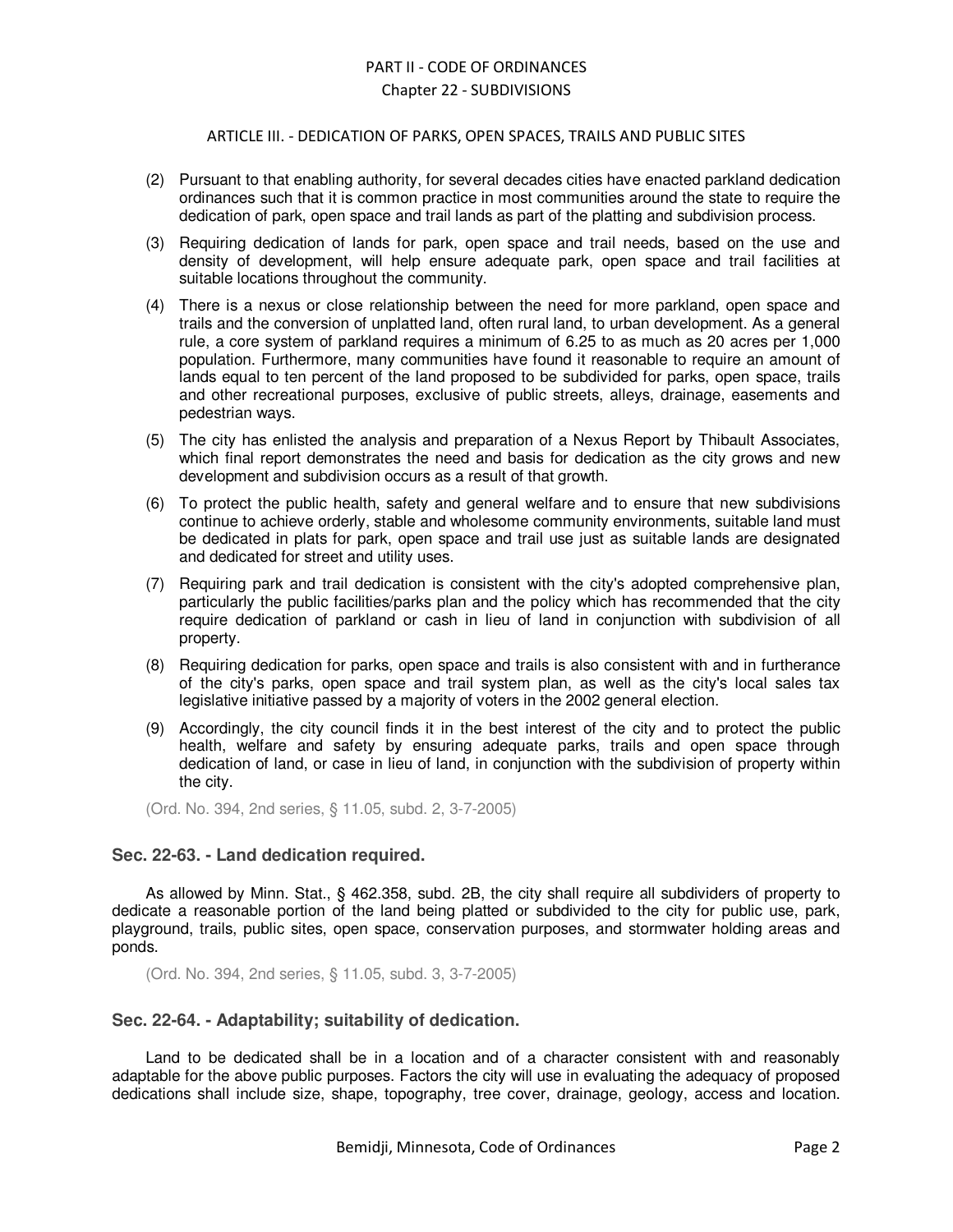#### ARTICLE III. - DEDICATION OF PARKS, OPEN SPACES, TRAILS AND PUBLIC SITES

Lands not reasonably adaptable (wetlands, lands within floodplains or already protected lands) may be dedicated but such dedication shall not count or be credited toward meeting the minimum park land dedication requirements of this section 22-65.

(Ord. No. 394, 2nd series, § 11.05, subd. 4, 3-7-2005)

### **Sec. 22-65. - Minimum areas of dedication.**

- (a) Residential. A minimum of at least the rate of one acre per 25 dwelling units within the subdivision.
- (b) Nonresidential. A minimum of at least four percent of the gross area, excluding wetlands, shall be dedicated.
- (c) Mixed residential and nonresidential. For that portion in nonresidential uses, a minimum of at least four percent of the gross area, excluding wetlands, shall be dedicated. For that portion in residential use, a minimum of at least the rate of one acre per 25 residential units in the subdivision shall be dedicated.

(Ord. No. 394, 2nd series, § 11.05, subd. 5, 3-7-2005)

#### **Sec. 22-66. - Trails and sidewalks.**

Trails shall be included in the plat and dedicated to provide a suitable circulation system within the plat and with links to the city's system consistent with the city's comprehensive plan, city parks, open spaces and trails plan and any similar plan of the city. At the discretion of the city council, trails dedicated by the subdivider within a public park having at least 30 feet of width throughout its length, may be eligible for park dedication under provisions of this article.

(Ord. No. 394, 2nd series, § 11.05, subd. 6, 3-7-2005)

#### **Sec. 22-67. - Dedicated land not counted to meet density or open space.**

Land conveyed or dedicated for the above public purposes and/or its equivalent as a cash contribution may not be used by a subdivider or owner as an allowance for purposes of calculating the density requirements of the development as set out in the zoning chapter and shall be in addition to and not in lieu of open space requirements for planned unit developments, open space easements for roads, utilities, drainage, conservation, and open space.

(Ord. No. 394, 2nd series, § 11.05, subd. 7, 3-7-2005)

#### **Sec. 22-68. - Private open space.**

If private open space for park and recreation purposes is provided in a proposed subdivision and such space is to be privately owned and maintained by the future residents of the subdivision, at the discretion of the city council, such area may be used for credit toward the park dedication requirement provided the city council finds it is in the public interest to do so and that the following standards are met:

- (1) That where such credit is granted, the amount of credit shall not exceed 20 percent of the amount of land dedication required to be dedicated by this article;
- (2) That yards, court areas, setbacks and other open space required to be maintained by the zoning chapter shall not be included in the computation of such private open space;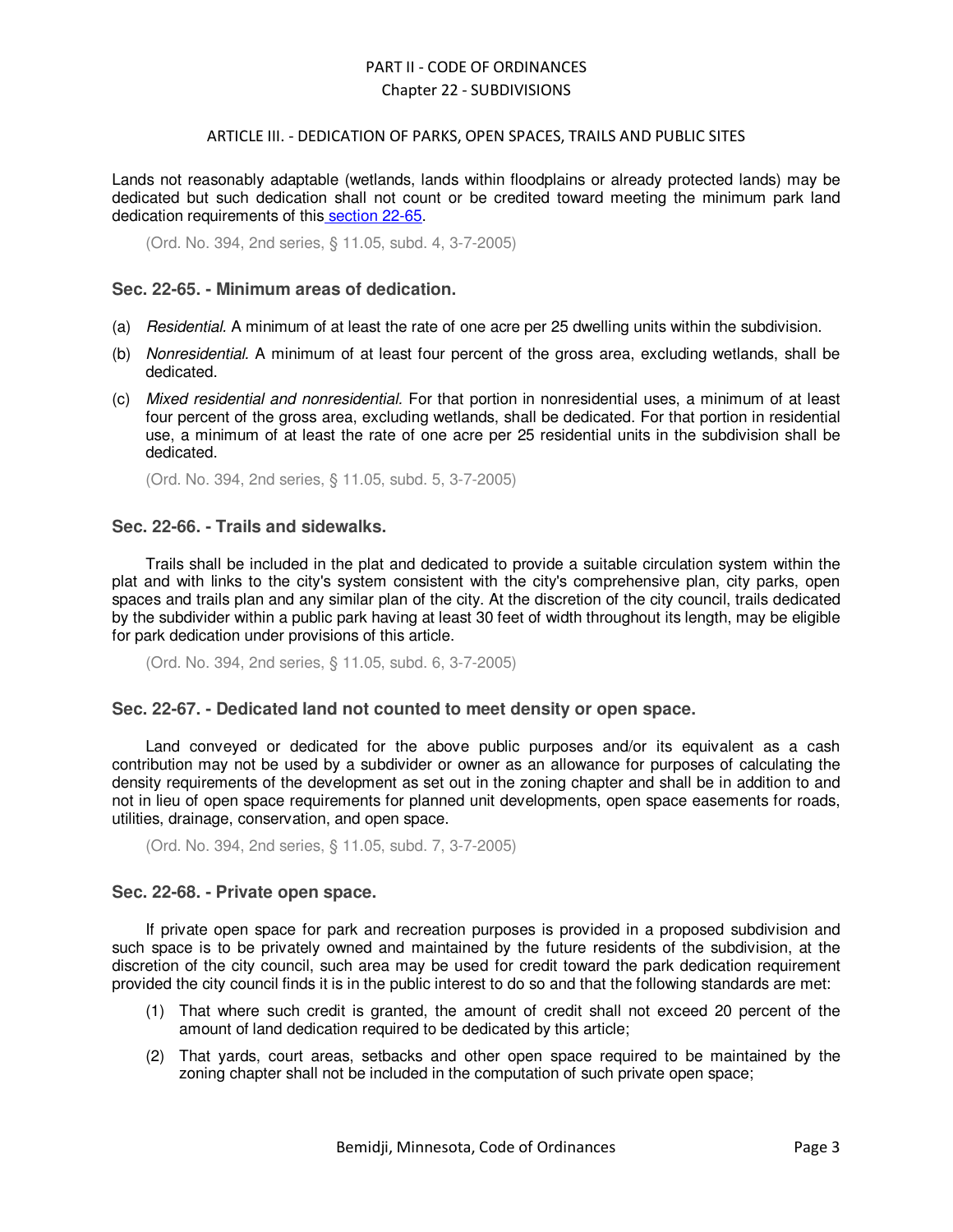#### ARTICLE III. - DEDICATION OF PARKS, OPEN SPACES, TRAILS AND PUBLIC SITES

- (3) That the private ownership and maintenance of the open space is adequately provided for by written agreement;
- (4) That the private open space is restricted for park and recreation purposes by recorded covenants which run with the land in favor of the future owners of property within the tract and which cannot be eliminated without the consent of the city council;
- (5) That the proposed private open space is reasonably adaptable for use for park and recreation purposes, taking into consideration such factors as size, shape, topography, geology, drainage, access, and location of the private open space land; and
- (6) That facilities proposed for the open space are in substantial accordance with the provisions of the recreational element of the comprehensive land use plan, and are approved by the city council.

(Ord. No. 394, 2nd series, § 11.05, subd. 8, 3-7-2005)

### **Sec. 22-69. - Contribution of equivalent market value.**

The subdivider is required to dedicate land or the equivalent market value of suitable land in cash to meet the land dedication requirement. When in the opinion of the council, the subdivision is too small for practical dedication of public land, or if no land in the subdivision is suitable for such use, or if, in the opinion of the council, there is no need for publicly dedicated recreation land, school sites or public use, within the subdivision, the city may accept the equivalent market value in cash of suitable land from the subdivider in lieu of land dedication. Equivalent market value of suitable land shall be calculated using an average fair market value for one acre of land having the same zoning classification(s) and development potential as the property being developed, and having a character consistent with and reasonably adaptable for park, open space and trail purposes. Fees based on equivalent fair market values for residential and non-residential (commercial/industrial) properties shall be determined by the city council and reviewed annually and, if necessary, recalculated based upon current land sales comparisons. The fees determined by the city council shall be set forth in the city's fee schedule ordinance. The city council may consider and allow a combination of land dedication and a cash contribution in lieu of land dedications.

(Ord. No. 394, 2nd series, § 11.05, subd. 9, 3-7-2005; Ord. No. 8, 3rd series, § 1, 12-4-2006)

#### **Sec. 22-70. - Dedication requirements presumptively appropriate.**

The dedication requirements based on the development's proportional share of the city park system are presumptively appropriate. A subdivider may request a deviation from the presumptive requirements based upon the anticipated impact of that particular subdivision. That request must be made to the city council as part of an application before final plat approval.

(Ord. No. 394, 2nd series, § 11.05, subd. 10, 3-7-2005)

#### **Sec. 22-71. - Previously platted property.**

Property being subdivided without an increase in the number of lots shall be exempt from park and trail dedication requirements if similar requirements were satisfied in conjunction within an earlier subdivision. If the number of lots is increased, then the dedication shall be based on additional lots created.

(Ord. No. 394, 2nd series, § 11.05, subd. 11, 3-7-2005)